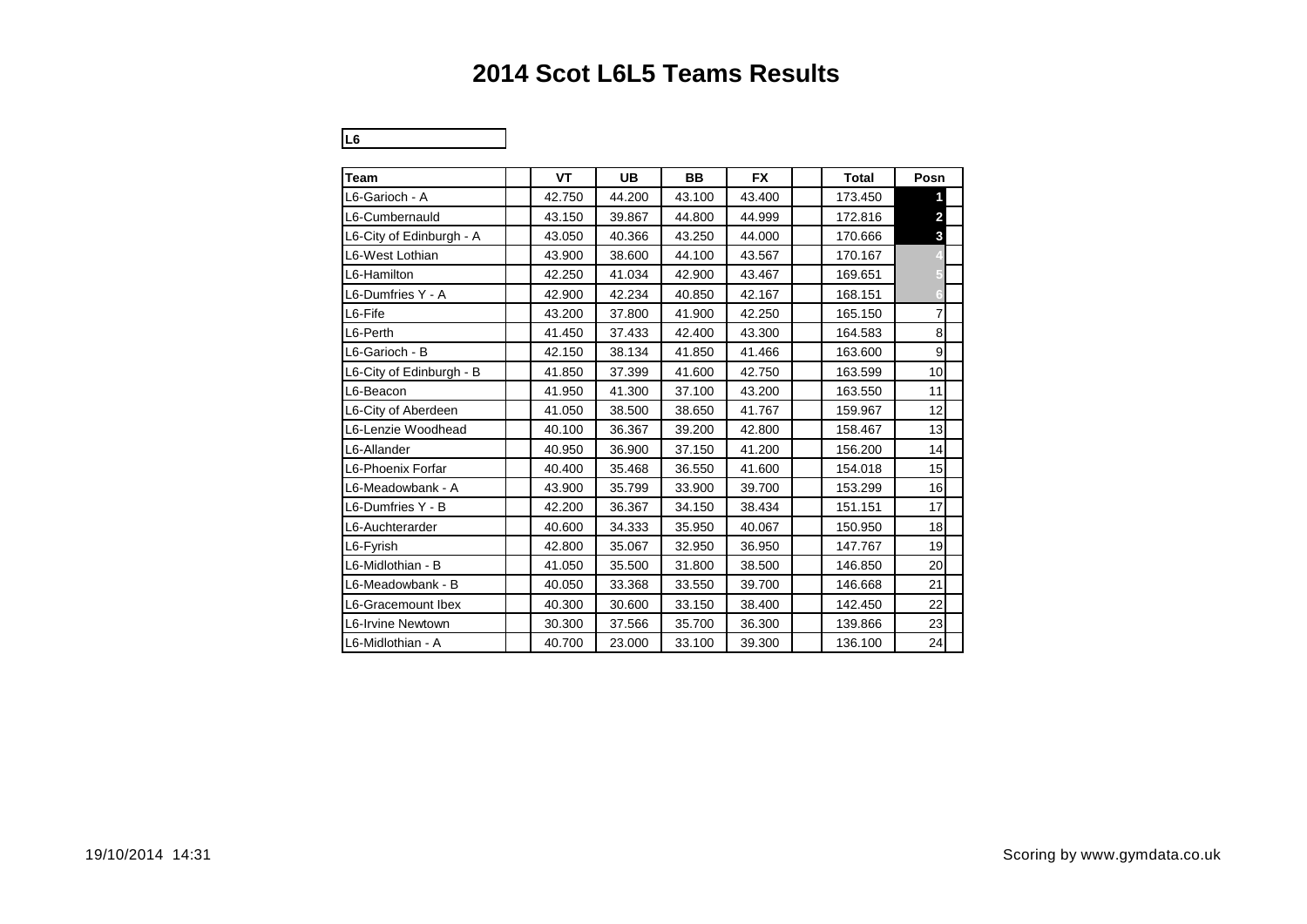# **2014 Scot L6L5 Teams Results**

**L5** 14

| Team                 | VT     | <b>UB</b> | BB     | <b>FX</b> | <b>Total</b> | Posn            |
|----------------------|--------|-----------|--------|-----------|--------------|-----------------|
| L5-Garioch           | 33.800 | 36.600    | 31.567 | 35.134    | 137.101      |                 |
| L5-Hamilton          | 32.333 | 35.500    | 31.067 | 35.367    | 134.267      |                 |
| L5-Cumbernauld       | 33.133 | 36.200    | 29.100 | 35.500    | 133.933      | 3               |
| L5-City of Aberdeen  | 33.533 | 34.100    | 28.800 | 35.167    | 131.600      |                 |
| L5-Auchterarder      | 33.700 | 35.150    | 27.634 | 34.734    | 131.218      |                 |
| L5-Largs             | 33.200 | 34.700    | 28.133 | 35.066    | 131.099      |                 |
| L5-City of Edinburgh | 32.667 | 32.000    | 29.699 | 34.100    | 128.466      | 7               |
| L5-Allander - A      | 33.034 | 32,000    | 27.100 | 35.433    | 127.567      | 8               |
| L5-Lenzie Woodhead   | 31.533 | 31.250    | 27.200 | 33.500    | 123.483      | 9               |
| L5-Meadowbank        | 32.500 | 33.500    | 23.200 | 34.133    | 123.333      | 10 <sup>1</sup> |
| L5-Allander - B      | 32.300 | 33.900    | 22.600 | 34.000    | 122.800      | 11              |
| L5-Beacon            | 32.734 | 30.950    | 23.834 | 34.499    | 122.017      | 12              |
| L5-Midlothian        | 31.767 | 25.500    | 21.467 | 32.200    | 110.934      | 13              |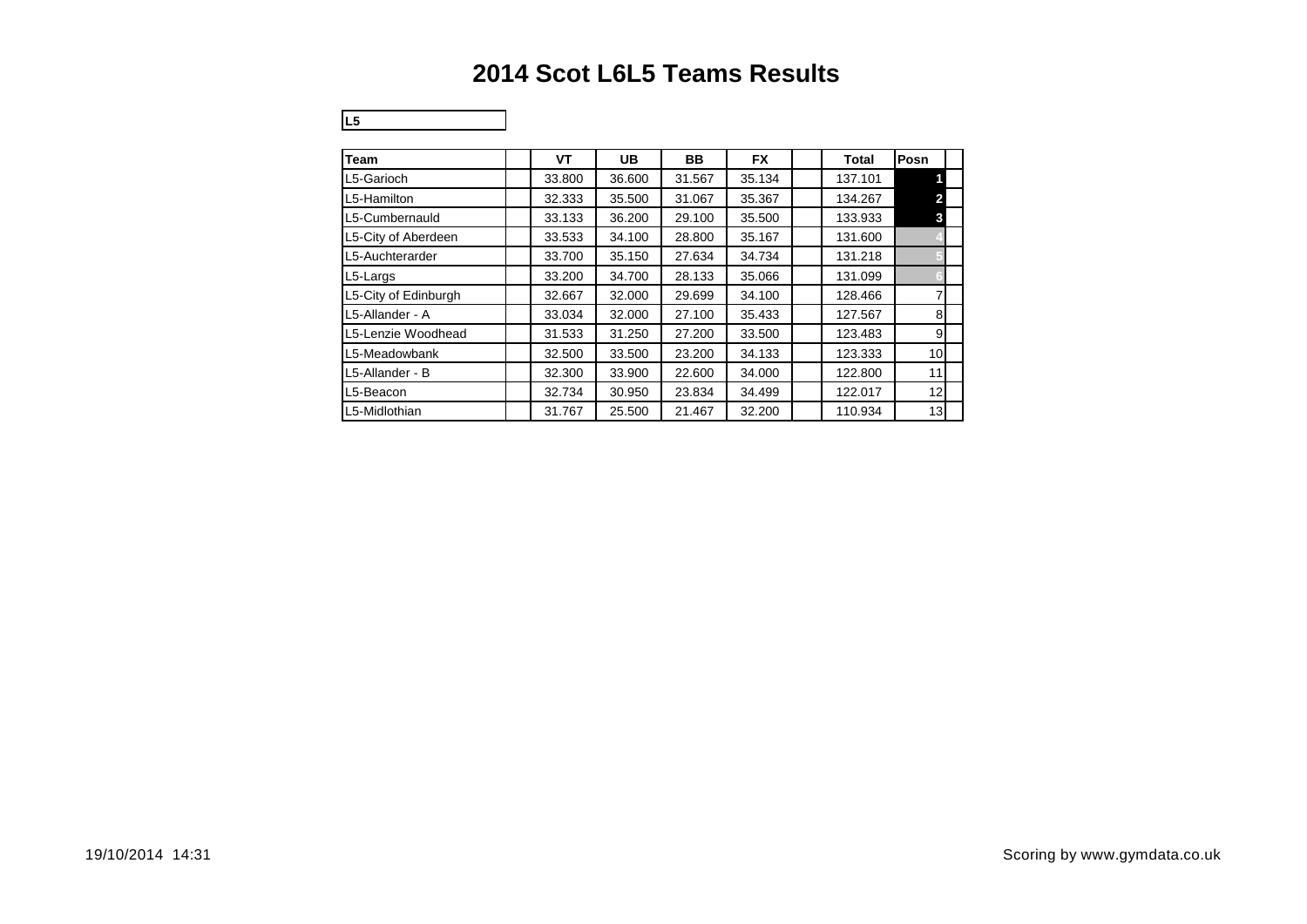### **Women's Artistic**







L6

| No             | Name           |                       | Club                       | Team                                    | Comp           | D          | VT               |                         |     | D          | UB               |                      | D          | BB              |                         |                   | D          | <b>FX</b>        |                |  | AA               |                |  |
|----------------|----------------|-----------------------|----------------------------|-----------------------------------------|----------------|------------|------------------|-------------------------|-----|------------|------------------|----------------------|------------|-----------------|-------------------------|-------------------|------------|------------------|----------------|--|------------------|----------------|--|
| 115            | Kirsten        | Wood                  | Garioch                    | -6-Garioch - A                          | L <sub>6</sub> | 2.4        | 11.100           |                         |     | 3.1        | 11.567           | -1                   | 3.1        | 11.250          | 11                      |                   | 3.1        | 10.967           | 16             |  | 44.884           |                |  |
| 116            | Morgan         | James                 | Garioch                    | L6-Garioch - A                          | L <sub>6</sub> | 2.4        | 10.500           | 40                      |     | 3.1        | 11.267           |                      | 3.1        | 11.450          |                         |                   | 3.1        | 11.000           | 12             |  | 44.217           | 2              |  |
| 118            | Beth           | Jardine               | Dumfries Y                 | L6-Dumfries Y - A                       | L <sub>6</sub> | 2.4        | 11.300           | 3                       |     | 3.1        | 11.567           | -1                   | 3.1        | 11.100          | 19                      |                   | 2.6        | 10.067           | 70             |  | 44.034           | З              |  |
| 127            | Laura          | McDougall             | Cumbernauld                | <sub>-6</sub> -Cumbernauld              | L6             | 2.4        | 10.600           | 30                      |     | 2.6        | 9.933            | 27                   | 3.1        | 11.300          | 9                       |                   | 3.1        | 11.333           | 3              |  | 43.166           |                |  |
| 114            | Olivia         | Allan-Cook            | Garioch                    | <sub>-6</sub> -Garioch - A              | L <sub>6</sub> | 2.4        | 10.350           | 56                      |     | 2.5        | 10.733           |                      | 3.1        | 11.350          | 8                       |                   | 3.1        | 10.700           | 33             |  | 43.133           |                |  |
| 70             | Ailsa          | Wight                 | City of Edinburgh          | L6-City of Edinburgh - A                | L6             | 2.4        | 11.100           |                         |     | 2.6        | 9.933            | 27                   | 3.1        | 11.300          | 9                       |                   | 3.1        | 10.633           | 39             |  | 42.966           |                |  |
| $\,$ 5 $\,$    | Holly          | Gordon                | Fife                       | -6-Fife                                 | L <sub>6</sub> | 2.4        | 10.850           | 13                      |     | 2.6        | 9.533            | 46                   | 3.1        | 11.600          | $\mathbf{3}$            |                   | 3.1        | 10.800           | 25             |  | 42.783           | $\overline{7}$ |  |
| 52             | Emma           | Thomson               | West Lothian               | L6-West Lothian                         | L <sub>6</sub> | 2.4        | 10.500           | 40                      |     | 2.0        | 9.500            | 47                   | 3.1        | 11.650          | $\overline{\mathbf{z}}$ |                   | 3.2        | 11.000           | 12             |  | 42.650           | 8              |  |
| 71             | Emma           | Richards              | City of Edinburgh          | L6-City of Edinburgh - A                | L6             | 2.4        | 10.750           | 21                      |     | 2.5        | 10.733           |                      | 2.6        | 9.950           | 42                      |                   | 3.1        | 11.200           |                |  | 42.633           | 9              |  |
| 110            | Katie          | Frame                 | Hamilton                   | 6-Hamilton                              | L6             | 2.4        | 10.750           | 21                      |     | 2.5        | 10.067           | 19                   | 3.1        | 11.250          | 11                      |                   | 3.1        | 10.500           | 46             |  | 42.567           | 10             |  |
| 6              | Lucy           | McLachlan             | Fife                       | .6-Fife                                 | L <sub>6</sub> | 2.4        | 11.150           |                         |     | 2.6        | 9.633            | 42                   | 3.1        | 11.100          | 19                      | $=$               | 3.1        | 10.650           | 38             |  | 42.533           | 11             |  |
| 63             | Savannah       | Cordiner              | Garioch                    | <sub>-6</sub> -Garioch - B              | L <sub>6</sub> | 2.4        | 10.500           | 40                      |     | 3.1        | 10.267           | 13                   | 3.1        | 10.650          | 30                      |                   | 3.1        | 10.800           | 25             |  | 42.217           | 12             |  |
| 117            | Kayla          | Hudson                | Dumfries Y                 | -6-Dumfries Y - A                       | L6             | 2.4        | 10.500           | 40                      |     | 2.6        | 10.467           | 10                   | 3.1        | 10.550          | 32                      | Ξ                 | 3.1        | 10.667           | 36             |  | 42.184           | 13             |  |
| 124            | Nina           | D'Ambrosio            | Cumbernauld                | -6-Cumbernauld                          | L <sub>6</sub> | 2.4        | 10.550           | 33                      |     | 2.6        | 9.900            | 31                   | 2.6        | 10.150          | 39                      |                   | 3.1        | 11.433           | 1              |  | 42.033           | 14             |  |
| 106            | Carly          | Fisher                | Hamilton                   | .6-Hamilton                             | L <sub>6</sub> | 2.4        | 10.200           | 73                      |     | 2.5        | 10.467           | 10                   | 3.1        | 10.450          | 35                      |                   | 3.1        | 10.900           | 19             |  | 42.017           | 15             |  |
| 125            | Isabella       | Knox                  | Cumbernauld                | -6-Cumbernauld                          | L <sub>6</sub> | 2.4        | 10.800           | 18                      |     | 2.6        | 10.067           | 19                   | 3.1        | 10.300          | 37                      | $\equiv$          | 3.1        | 10.733           | 30             |  | 41.900           | 16             |  |
| 21             | Lucy           | Reilly                | Lenzie Woodhead            | L6-Lenzie Woodhead                      | L6             | 2.4        | 9.900            | 98                      |     | 2.6        | 9.567            | 45                   | 3.1        | 11.400          |                         | $=$               | 3.2        | 10.750           | 29             |  | 41.617           | 17             |  |
| 62             | Milly          | Ironside              | Garioch                    | <sub>-6</sub> -Garioch - B              | L <sub>6</sub> | 2.4        | 10.850<br>10.250 | 13                      |     | 2.5        | 9.267            | 56                   | 3.1        | 10.850          | 23                      | $=$               | 3.1        | 10.633           | 39             |  | 41.600           | 18             |  |
| 85             | Katie          | Young                 | Perth                      | -6-Perth                                | L6             | 2.4        |                  | 67                      |     | 2.0        | 9.133            | 61                   | 3.1        | 11.150          | 16                      | $=$               | 3.1        | 11.033           | 11             |  | 41.566           | 19             |  |
| 51             | Tiree          | Burchill              | West Lothian<br>Dumfries Y | L6-West Lothian                         | L6<br>L6       | 2.4<br>2.4 | 10.800<br>11.000 | 18                      |     | 2.6        | 9.867            | 32                   | 2.6        | 10.000          | 40<br>29                |                   | 3.1        | 10.733           | 30<br>84       |  | 41.400           | 20<br>21       |  |
| 65<br>84       | Annie          | Richardson            | Perth                      | L6-Dumfries Y - B<br>-6-Perth           | L6             | 2.4        |                  | 10<br>33                |     | 2.6<br>2.0 | 9.833            | 35<br>61             | 3.1<br>3.1 | 10.700          | 22                      |                   | 2.6<br>3.1 | 9.767            | 33             |  | 41.300<br>41.283 | 22             |  |
|                | Sara           | <b>Burton</b>         |                            |                                         |                |            | 10.550           |                         |     |            | 9.133            |                      |            | 10.900          |                         |                   |            | 10.700           |                |  |                  |                |  |
| 30<br>112      | Darcie<br>Faye | Houston<br>Mark       | Fyrish<br>Garioch          | .6-Fyrish<br><sub>-</sub> 6-Garioch - A | L6<br>L6       | 2.4<br>2.4 | 10.700<br>10.600 | 26<br>30                |     | 2.6<br>3.1 | 10.067<br>10.633 | 19<br>$\overline{7}$ | 3.1<br>2.6 | 10.300<br>9.050 | 37<br>69                | $=$               | 3.1<br>3.1 | 10.000<br>10.733 | 75<br>30       |  | 41.067<br>41.016 | 23<br>24       |  |
| 111            | Nadine         | Ward                  | Hamilton                   | .6-Hamilton                             | L6             | 2.4        | 10.450           | 48                      |     | 2.5        | 10.233           | 15                   | 3.1        | 9.250           | 58                      | $=$               | 3.1        | 10.967           | 16             |  | 40.900           | 25             |  |
| 41             | Thea           | O'Sullivan            | City of Edinburgh          | L6-City of Edinburgh - B                | L <sub>6</sub> | 2.4        | 10.800           | 18                      |     | 2.0        | 9.433            | 50                   | 2.6        | 9.550           | 53                      |                   | 3.1        | 11.100           | $\overline{7}$ |  | 40.883           | 26             |  |
| 34             | Gemma          | <b>Blake</b>          | Phoenix Forfar             | L6-Phoenix Forfar                       | L <sub>6</sub> | 2.4        | 10.150           | 79                      |     | 2.6        | 9.767            | 38                   | 3.1        | 10.650          | 30                      |                   | 3.1        | 10.250           | 63             |  | 40.817           | 27             |  |
| 113            | Eilidh         | Gault                 | Garioch                    | L6-Garioch - A                          | L <sub>6</sub> | 2.4        | 10.550           | 33                      |     | 3.1        | 10.600           | 8                    | 2.6        | 8.800           | 77                      |                   | 3.1        | 10.567           | 44             |  | 40.517           | 28             |  |
| 87             | Chloe          | Nixon                 | Perth                      | -6-Perth                                | L6             | 2.4        | 10.150           | 79                      |     | 2.6        | 10.100           | 17                   | 3.1        | 9.100           | 66                      |                   | 2.6        | 11.067           | 9              |  | 40.417           | 29             |  |
| 83             | Ellie          | Magee                 | Perth                      | -6-Perth                                | L6             | 2.4        | 10.250           | 67                      |     | 2.0        | 9.067            | 67                   | 3.1        | 11.150          | 16                      |                   | 1.6        | 9.900            | 79             |  | 40.367           | 30             |  |
| 92             | Lucy           | McCluskey             | Beacon                     | L6-Beacon                               | L <sub>6</sub> | 2.4        | 10.450           | 48                      |     | 2.6        | 10.067           | 19                   | 3.1        | 9.100           | 66                      |                   | 3.1        | 10.700           | 33             |  | 40.317           | 31             |  |
| 59             | <b>Beth</b>    | Simpson               | Allander                   | 6-Allander                              | L <sub>6</sub> | 2.4        | 10.100           | 85                      |     | 2.0        | 9.167            | 59                   | 2.6        | 10.350          | 36                      |                   | 3.1        | 10.467           | 50             |  | 40.084           | 32             |  |
| 48             | Sophie         | Widdowson             | West Lothian               | L6-West Lothian                         | L <sub>6</sub> | 2.4        | 11.500           | $\overline{1}$          |     | 2.5        | 8.267            | 91                   | 3.1        | 9.200           | 60                      |                   | 3.1        | 11.067           | 9              |  | 40.034           | 33             |  |
| 57             | Abigail        | <b>Buxton</b>         | Allander                   | 6-Allander                              | L <sub>6</sub> | 2.4        | 10.350           | 56                      |     | 2.6        | 9.667            | 41                   | 2.6        | 9.150           | 63                      | $=$               | 3.1        | 10.833           | 23             |  | 40.000           | 34             |  |
| 64             | Grace          | Mackie                | Garioch                    | -6-Garioch - B                          | L6             | 2.4        | 10.500           | 40                      |     | 2.5        | 9.433            | 50                   | 3.1        | 10.550          | 32                      | $=$               | 2.6        | 9.500            | 97             |  | 39.983           | 35             |  |
| 76             | Molly          | Russell               | City of Aberdeen           | -6-City of Aberdeen                     | L6             | 2.4        | 10.350           | 56                      |     | 2.0        | 9.000            | 68                   | 3.1        | 10.850          | 23                      | $\equiv$          | 2.1        | 9.767            | 84             |  | 39.967           | 36             |  |
| 96             | Orin           | Murray                | Auchterarder               | _6-Auchterarder                         | L6             | 2.4        | 10.000           | 95                      |     | 2.5        | 9.733            | 40                   | 2.6        | 9.800           | 43                      | $=$               | 3.1        | 10.300           | 57             |  | 39.833           | 37             |  |
| $\overline{2}$ | Freya          | Scott                 | Fife                       | 6-Fife                                  | L <sub>6</sub> | 2.4        | 10.350           | 56                      |     | 2.6        | 9.367            | 54                   | 2.6        | 10.000          | 40                      | $\equiv$          | 3.1        | 10.100           | 68             |  | 39.817           | 38             |  |
| 78             | Millie         | Gordon                | City of Aberdeen           | L6-City of Aberdeen                     | L6             | 2.4        | 10.100           | 85                      |     | 2.6        | 10.533           | 9                    | 2.6        | 8.850           | 75                      | Ξ                 | 3.1        | 10.300           | 57             |  | 39.783           | 39             |  |
| $\mathbf{1}$   | Emma           | <b>Struthers</b>      | Fife                       | -6-Fife                                 | L <sub>6</sub> | 2.4        | 10.500           | 40                      |     | 2.0        | 9.267            | 56                   | 3.1        | 9.200           | 60                      | $\equiv$          | 3.1        | 10.600           | 41             |  | 39.567           | 40             |  |
| 45             | Ellie          | Greig                 | Meadowbank                 | <sub>-6</sub> -Meadowbank - A           | L6             | 2.4        | 11.350           | $\overline{\mathbf{z}}$ |     | 2.0        | 9.133            | 61                   | 2.1        | 8.150           | 88                      |                   | 3.2        | 10.900           | 19             |  | 39.533           | 41             |  |
| 58             | Niamh          | Sutherland            | Allander                   | _6-Allander                             | L <sub>6</sub> | 2.4        | 10.300           | 62                      |     | 2.6        | 9.933            | 27                   | 2.6        | 9.800           | 43                      | Ξ                 | 2.6        | 9.433            | 102            |  | 39.466           | 42             |  |
| 17             | Lana           | MacKay                | Meadowbank                 | L6-Meadowbank - B                       | L <sub>6</sub> | 2.4        | 10.750           | 21                      |     | 2.6        | 8.467            | 86                   | 2.6        | 9.600           | 47                      |                   | 3.1        | 10.500           | 46             |  | 39.317           | 43             |  |
| 31             | Lisa           | Low                   | <b>Phoenix Forfar</b>      | L6-Phoenix Forfar                       | L6             | 2.4        | 10.200           | 73                      |     | 2.6        | 8.767            | 73                   | 2.6        | 9.450           | 55                      |                   | 3.2        | 10.450           | 52             |  | 38.867           | 44             |  |
| 61             | <b>Brooke</b>  | Mathieson             | Garioch                    | L6-Garioch - B                          | L6             | 2.4        | 10.250           | 67                      |     | 3.1        | 9.167            | 59                   | 2.6        | 9.800           | 43                      |                   | 2.6        | 9.633            | 92             |  | 38.850           | 45             |  |
| 82             | Murron         | Ferriday              | Perth                      | -6-Perth                                | L6             | 2.4        | 10.400           | 52                      |     | 2.0        | 8.667            | 77                   | 2.6        | 9.200           | 60                      | $=$               | 3.1        | 10.500           | 46             |  | 38.767           | 46             |  |
| 23             | Kirsty         | O'Donnell             | Lenzie Woodhead            | L6-Lenzie Woodhead                      | L6             | 2.4        | 10.300           | 62                      |     | 2.0        | 8.967            | 70                   | 2.6        | 8.900           | 73                      | $=$               | 3.1        | 10.500           | 46             |  | 38.667           | 47             |  |
| 66             | Alisha         | McKinnel              | Dumfries Y                 | <sub>-6</sub> -Dumfries Y - B           | L6             | 2.4        | 10.750           | 21                      |     | 2.6        | 9.800            | 37                   | 2.6        | 8.500           |                         | $84 =$            | 2.6        | 9.600            | 93             |  | 38.650           | 48             |  |
| 46             | Ellie          | Sandilands            | Meadowbank                 | L6-Meadowbank - A                       | L6             | 2.4        | 10.750           | $21 = 2.6$              |     |            | 9.433            | 50                   | 2.6        | 9.050           | 69                      | $\qquad \qquad =$ | 2.6        | 9.400            | 104            |  | 38.633           | 49             |  |
| 89             | Sorcha         | Florence              | Beacon                     | L6-Beacon                               | L <sub>6</sub> | 2.4        | 10.550           | 33                      |     | 2.6        | 9.467            | 49                   | 2.1        | 7.650           | 100                     | $=$               | 3.2        | 10.900           | 19             |  | 38.567           | 50             |  |
| 8              | Rachel         | Ross                  | Irvine Newtown             | L6-Irvine Newtown                       | L6             | 2.4        | 10.450           | 48                      |     | 2.0        | 9.333            | 55                   | 2.6        | 8.700           | 78                      | $\equiv$          | 3.1        | 10.050           | 73             |  | 38.533           | 51             |  |
| 28             | Mairi          | MacNaught             | Fyrish                     | L6-Fyrish                               | L6             | 2.4        | 10.150           | 79                      |     | 2.0        | 8.233            | 93                   | 3.1        | 10.550          | 32                      | $\equiv$          | 3.1        | 9.550            | 94             |  | 38.483           | 52             |  |
| 26             | Sophie         | Bath                  | Fyrish                     | 6-Fyrish                                | L6             | 2.4        | 11.100           |                         |     | 2.0        | 8.800            | 71                   | 2.1        | 9.150           | 63                      |                   | 3.1        | 9.350            | 105            |  | 38.400           | 53             |  |
| 35             | Cerys          | Allen                 | Phoenix Forfar             | L6-Phoenix Forfar                       | L6             | 2.4        | 9.950            | 96                      |     | 2.0        | 8.333            | 89                   | 2.6        | 9.600           | 47                      | Ξ                 | 3.1        | 10.300           | 57             |  | 38.183           | 54             |  |
| 43             | Ciara          | Miller                | Meadowbank                 | L6-Meadowbank - A                       | L6             | 2.4        | 10.500           | 40                      |     | 2.0        | 8.733            | 74                   | 2.6        | 8.600           | 80                      | Ξ                 | 3.1        | 10.100           | 68             |  | 37.933           | $55 =$         |  |
| 134            | Jasmine        | <b>Black</b>          | Midlothian                 | L6-Midlothian - B                       | L6             | 2.4        | 10.950           | 11                      |     | 2.0        | 8.100            | 99                   | 2.6        | 9.150           | 63                      |                   | 3.1        | 9.733            | 87             |  | 37.933           | $55 =$         |  |
| 39             | Cara           | Johnston              | City of Edinburgh          | L6-City of Edinburgh - B                | L <sub>6</sub> | 2.4        | 10.300           | 62                      |     | 2.0        | 9.100            | 65                   | 3.1        | 7.950           | 91                      |                   | 3.1        | 10.450           | 52             |  | 37.800           | 57             |  |
| 60             | Amy            | Smith                 | Garioch                    | L6-Garioch - B                          | L6             | 2.4        | 10.300           | 62                      |     | 2.5        | 8.467            | 86                   | 2.6        | 8.450           | 86                      |                   | 3.1        | 10.400           | 54             |  | 37.617           | 58             |  |
| 44             | Torridon       | <b>Bradley-Moffat</b> | Meadowbank                 | -6-Meadowbank - A                       | L <sub>6</sub> | 2.4        | 11.300           | $\overline{\mathbf{3}}$ |     | 2.5        | 8.500            | 84                   | 3.1        | 8.100           | 89                      |                   | 2.6        | 9.300            | 107            |  | 37.200           | 59             |  |
| 10             | Abbie          | Divers                | Irvine Newtown             | L6-Irvine Newtown                       | L6             | 2.4        | 9.950            | 96                      |     | 2.0        | 9.633            | 42                   | 3.1        | 7.850           | 93                      |                   | 3.1        | 9.700            | 88             |  | 37.133           | 60             |  |
| 22             | Amy            | Smith                 | Lenzie Woodhead            | L6-Lenzie Woodhead                      | L6             | 2.4        | 9.750            | 104                     |     | 2.0        | 8.200            | 94                   | 2.6        | 8.050           | 90                      |                   | 3.1        | 11.000           | 12             |  | 37.000           | 61             |  |
| $\overline{4}$ | Chloe          | Marwick               | Fife                       | -6-Fife                                 | L6             | 2.4        | 10.700           | 26                      |     | 1.9        | 6.800            | 109                  | 2.6        | 9.000           | 72                      |                   | 3.1        | 10.200           | 65             |  | 36.700           | 62             |  |
| 20             | Bethany        | Collins               | Meadowbank                 | _6-Meadowbank - B                       | L6             | 2.4        | 9.850            | 101                     | $=$ | 2.0        | 8.267            | 91                   | 2.6        | 8.850           |                         | $75 =$            | 2.6        | 9.650            | 91             |  | 36.617           | 63             |  |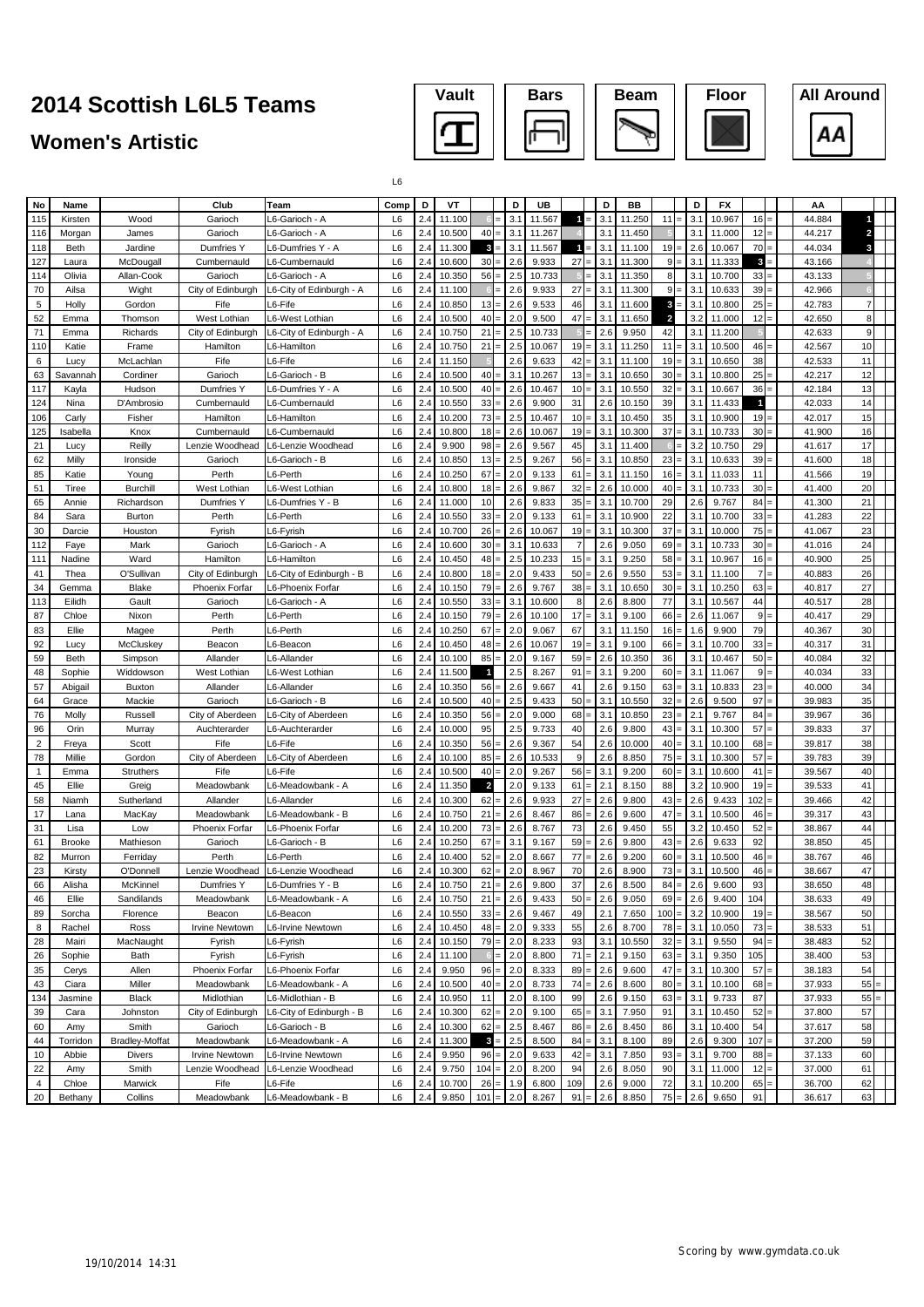# **Vault Bars Beam Beam**<br> **Bars Beam Floor**

|                |                    | <b>Women's Artistic</b> |                                   |                                                    |                      |            |                  |                |            |                  |            |            |                 |               |            |                 |                         | ΑА               |            |  |
|----------------|--------------------|-------------------------|-----------------------------------|----------------------------------------------------|----------------------|------------|------------------|----------------|------------|------------------|------------|------------|-----------------|---------------|------------|-----------------|-------------------------|------------------|------------|--|
| 102            | Emily              | Wright                  | Midlothian                        | <sub>-</sub> 6-Midlothian - A                      | L6                   | 2.4        | 10.600           | 30<br>$\equiv$ | 2.0        | 8.567            | 80         | 2.6        | 6.800           | 107           | 3.1        | 10.133          | 67                      | 36.100           | 64         |  |
| 14             | Louise             | McCabe                  | Gracemount Ibex                   | L6-Gracemount Ibex                                 | L6                   | 2.4        | 10.250           | 67             | 2.0        | 8.700            | 76         | 2.6        | 7.900           | 92            | 2.6        | 9.150           | 110                     | 36.000           | 65         |  |
| 67             | Jessica            | Murray                  | Dumfries Y                        | <sub>-</sub> 6-Dumfries Y - B                      | L6                   | 2.4        | 10.200           | 73             | 2.0        | 8.167            | 95         | 3.1        | 8.550           | 83            | 2.1        | 9.000           | 111                     | 35.917           | 66         |  |
| 19             | Nina               | Blore                   | Meadowbank                        | <sub>-</sub> 6-Meadowbank - B                      | L6                   | 2.4        | 9.750            | 104            | 2.0        | 8.667            | 77         | 2.1        | 7.300           | 102           | 3.1        | 10.000          | 75                      | 35.717           | 67         |  |
| 11             | Emma               | Kinnear                 | Gracemount Ibex                   | L6-Gracemount Ibex                                 | L6                   | 2.4        | 10.500           | 40             | 2.0        | 7.233            | 107        | 3.1        | 8.900           | $73 =$        | 2.6        | 8.950           | 113                     | 35.583           | 68         |  |
| 98<br>68       | Mhairi             | McWhinnie               | Auchterarder                      | _6-Auchterarder                                    | L6<br>L6             | 2.4<br>2.4 | 9.700<br>10.250  | 107<br>67      | 2.0<br>2.0 | 8.167<br>8.567   | 95<br>80   | 2.1<br>1.5 | 7.850<br>6.400  | 93<br>112     | 3.1<br>2.6 | 9.800           | 81<br>70                | 35.517           | 69<br>70   |  |
| 129            | Eve<br>Kaitlyn     | Leonaro<br>Murdoch      | Dumfries Y<br>Midlothian          | <sub>-</sub> 6-Dumfries Y - B<br>L6-Midlothian - B | L6                   | 2.4        | 9.700            | 107            | 2.0        | 8.800            | 71         | 2.0        | 6.800           | 107           | 3.1        | 10.067<br>9.800 | 81                      | 35.284<br>35.100 | 71         |  |
| 18             | Maisie             | <b>Black</b>            | Meadowbank                        | L6-Meadowbank - B                                  | L6                   | 2.4        | 9.700            | 107            | 2.0        | 7.967            | 100        | 2.6        | 7.800           | 98            | 2.1        | 9.550           | 94                      | 35.017           | 72         |  |
| 54             | Rachel             | Auld                    | Allander                          | L6-Allander                                        | L6                   | 2.4        | 10.200           | 73             | 2.0        | 6.767            | 110        | 2.6        | 7.850           | 93            | 3.1        | 10.200          | 65                      | 35.017           | 72         |  |
| 16             | Nadia              | Lamb                    | Gracemount Ibex                   | L6-Gracemount Ibex                                 | L6                   | 2.4        | 9.700            | 107            | 1.9        | 6.967            | 108        | 3.1        | 7.650           | 100           | 3.1        | 10.250          | 63                      | 34.567           | 74         |  |
| 55             | Jenna              | Auld                    | Allander                          | L6-Allander                                        | L6                   | 2.4        | 9.750            | 104            | 2.0        | 8.133            | 97         | 1.6        | 6.900           | 105           | 3.1        | 9.700           | 88                      | 34.483           | 75         |  |
| $\overline{7}$ | Courtney           | Dougal                  | <b>Irvine Newtown</b>             | L6-Irvine Newtown                                  | L6                   | 2.4        | 9.900            | 98             | 2.0        | 8.533            | 83         | 3.1        | 8.350           | 87            | 1.4        | 6.750           | 115                     | 33.533           | 76         |  |
| 15             | Emma               | Hall                    | Gracemount Ibex                   | L6-Gracemount Ibex                                 | L6                   | 2.4        | 9.650            | 111            | 1.9        | 7.700            | 104        | 1.6        | 6.550           | 111           | 2.6        | 9.550           | 94                      | 33.450           | 77         |  |
| 128            | Amy                | Levett                  | Cumbernauld                       | <sub>-6</sub> -Cumbernauld                         | L6                   | 2.4        | 10.850           | 13             | 0.0        | 0.000            | 113        | 3.1        | 11.250          | 11            | 3.1        | 10.900          | 19                      | 33.000           | 78         |  |
| 108            | Leona              | Kelly                   | Hamilton                          | 6-Hamilton                                         | L6                   | 2.4        | 10.150           | 79             | 0.0        | 0.000            | 113        | 3.1        | 11.600          | 3             | 3.1        | 11.100          | 7                       | 32.850           | 79         |  |
| 123            | Niamh              | O'Rourke                | Cumbernauld                       | -6-Cumbernauld                                     | L6                   | 2.4        | 10.900           | 12             | 2.6        | 9.967            | 25         | 3.1<br>3.0 | 11.950          | 1             | 0.0        | 0.000           | 116                     | 32.817           | 80         |  |
| 90<br>47       | Hannah<br>Oakleigh | Thom<br>Robertson       | Beacon<br>Meadowbank              | .6-Beacon<br><sub>-</sub> 6-Meadowbank - A         | L6<br>L6             | 2.4<br>2.4 | 10.550<br>10.100 | 33<br>85       | 3.1<br>1.4 | 11.333<br>6.467  | 3<br>111   | 2.5        | 10.750<br>6.700 | 28<br>109     | 0.0<br>2.6 | 0.000<br>9.300  | 116<br>107              | 32.633<br>32.567 | 81<br>82   |  |
| 38             | Teigan             | Dickson                 | City of Edinburgh                 | L6-City of Edinburgh - B                           | L <sub>6</sub>       | 2.4        | 10.100           | 85             | 0.0        | 0.000            | 113        | 3.1        | 11.200          | 14            | 3.1        | 11.150          |                         | 32.450           | 83         |  |
| 53             | Hannah             | Sanderson Duke          | West Lothian                      | <b>6-West Lothian</b>                              | L6                   | 2.4        | 10.350           | 56             | 0.0        | 0.000            | 113        | 3.7        | 11.050          | 21            | 3.1        | 10.767          | 27                      | 32.167           | 84         |  |
| 72             | Yasmin             | Ali                     | City of Edinburgh                 | L6-City of Edinburgh - A                           | L6                   | 2.4        | 10.400           | 52             | 0.0        | 0.000            | 113        | 3.1        | 10.850          | 23            | 3.1        | 10.767          | 27                      | 32.017           | 85         |  |
| 25             | Hannah             | Little                  | Lenzie Woodhead                   | L6-Lenzie Woodhead                                 | L6                   | 0.0        | 0.000            | 114            | 2.5        | 9.633            | 42         | 3.1        | 10.850          | 23            | 3.1        | 10.550          | 45                      | 31.033           | 86         |  |
| 49             | Jessica            | Heeps                   | West Lothian                      | <sub>-</sub> 6-West Lothian                        | L6                   | 0.0        | 0.000            | 114            | 2.0        | 9.133            | 61         | 3.1        | 11.400          |               | 3.1        | 10.467          | 50                      | 31.000           | 87         |  |
| 80             | Nia                | Morrison                | City of Aberdeen                  | L6-City of Aberdeen                                | L6                   | 2.4        | 10.450           | 48             | 0.0        | 0.000            | 113        | 3.1        | 9.550           | 53            | 3.1        | 10.967          | 16                      | 30.967           | 88         |  |
| 74             | Kirsty             | MacMillan               | City of Edinburgh                 | L6-City of Edinburgh - A                           | L6                   | 2.4        | 10.650           | 29             | 2.5        | 9.933            | 27         | 0.0        | 0.000           | 117           | 3.1        | 10.367          | 55                      | 30.950           | 89         |  |
| 81             | Rebecca            | Smith                   | City of Aberdeen                  | L6-City of Aberdeen                                | L6                   | 2.4        | 10.150           | 79             | 2.6        | 9.967            | 25         | 0.0        | 0.000           | 117           | 3.1        | 10.667          | 36                      | 30.784           | 90         |  |
| 42             | Megan              | Newby                   | City of Edinburgh                 | L6-City of Edinburgh - B                           | L6                   | 2.4        | 10.550           | 33             | 2.6        | 10.233           | 15         | 0.0        | 0.000           | 117           | 2.6        | 10.000          | 75                      | 30.783           | 91         |  |
| 75             | Honor              | Martin                  | City of Edinburgh                 | L6-City of Edinburgh - A                           | L6                   | 0.0        | 0.000            | 114            | 2.6        | 9.767            | 38         | 3.1        | 9.600           | 47            | 3.1        | 11.400          | $\overline{\mathbf{z}}$ | 30.767           | 92         |  |
| 93             | Anna               | Duguid                  | Beacon                            | _6-Beacon                                          | L6                   | 2.4        | 10.400           | 52             | 2.6<br>2.5 | 10.067           | 19         | 0.0<br>3.1 | 0.000           | $117 =$<br>47 | 3.1        | 10.267          | 62                      | 30.734           | 93         |  |
| 109<br>9       | Emma<br>Cailin     | Sutherland<br>MacLeod   | Hamilton<br><b>Irvine Newtown</b> | _6-Hamilton<br>L6-Irvine Newtown                   | L <sub>6</sub><br>L6 | 2.4<br>0.0 | 10.850<br>0.000  | 13<br>114      | 2.5        | 10.267<br>10.067 | 13<br>19   | 3.6        | 9.600<br>10.800 | 27            | 0.0<br>3.1 | 0.000<br>9.800  | 116<br>81               | 30.717<br>30.667 | 94<br>95   |  |
| 120            | Emily              | Richardson              | Dumfries Y                        | L6-Dumfries Y - A                                  | L6                   | 2.4        | 10.400           | 52             | 2.5        | 9.233            | 58         | 0.0        | 0.000           | 117           | 3.1        | 10.833          | 23                      | 30.466           | 96         |  |
| 119            | Kate               | Jamieson                | Dumfries Y                        | L6-Dumfries Y - A                                  | L6                   | 0.0        | 0.000            | 114            | 3.1        | 10.333           | 12         | 2.6        | 9.600           | 47            | 3.1        | 10.300          | 57                      | 30.233           | 97         |  |
| 91             | Courtney           | Gilbert                 | Beacon                            | L6-Beacon                                          | L6                   | 0.0        | 0.000            | 114            | 2.6        | 9.833            | 35         | 3.1        | 9.400           | 56            | 3.1        | 11.000          | 12                      | 30.233           | 97         |  |
| 121            | Ellie              | Maxwell                 | Dumfries Y                        | L6-Dumfries Y - A                                  | L6                   | 2.4        | 10.700           | 26             | 2.5        | 9.867            | 32         | 2.6        | 9.600           | 47            | 0.0        | 0.000           | 116                     | 30.167           | 99         |  |
| 37             | Sula               | Gordon                  | City of Edinburgh                 | L6-City of Edinburgh - B                           | L6                   | 2.4        | 10.200           | 73             | 2.0        | 8.633            | 79         | 3.1        | 11.200          | 14            | 0.0        | 0.000           | 116                     | 30.033           | 100        |  |
| 29             | Sarai              | Grant                   | Fyrish                            | L6-Fyrish                                          | L6                   | 2.4        | 10.850           | 13             | 2.0        | 7.967            | 100        | 1.3        | 2.950           | 116           | 2.1        | 8.050           | 114                     | 29.817           | 101        |  |
| 97             | Hannah             | McHugh                  | Auchterarder                      | L6-Auchterarder                                    | L6                   | 2.4        | 10.050           | 91             | 0.0        | 0.000            | 113        | 2.6        | 9.050           | 69            | 3.1        | 10.300          | 57                      | 29.400           | 102        |  |
| 122            | Sommer             | Dean                    | Dumfries Y                        | L6-Dumfries Y - A                                  | L6                   | 2.4        | 10.100           | 85             | 0.0        | 0.000            | 113        | 2.6        | 8.500           | 84            | 2.6        | 10.367          | 55                      | 28.967           | 103        |  |
| 103            | Kirsty             | Robertson               | Midlothian                        | L6-Midlothian - A                                  | L6                   | 2.4        | 10.200           | 73             | 0.0        | 0.000            | 113        | 2.6        | 8.600           | 80            | 2.6        | 10.067          | 70                      | 28.867           | 104        |  |
| 131<br>88      | Fiona<br>Anna      | McGoff<br>McCluskey     | Midlothian<br>Beacon              | <sub>-6</sub> -Midlothian - B<br>.6-Beacon         | L6<br>L6             | 2.4<br>2.4 | 10.050<br>9.900  | 91<br>98       | 2.0<br>0.0 | 9.100<br>0.000   | 65<br>113  | 0.0<br>2.6 | 0.000<br>7.850  | 117<br>93     | 2.6<br>3.2 | 9.467<br>10.600 | 100<br>41               | 28.617<br>28.350 | 105<br>106 |  |
| 77             | Emma               | Johnston                | City of Aberdeen                  | L6-City of Aberdeen                                | L <sub>6</sub>       | 0.0        | 0.000            | 114            | 2.6        | 9.000            | 68         | 3.1        | 9.400           | 56            | 2.6        | 9.833           | 80                      | 28.233           | 107        |  |
| 40             | Rachel             | Jenkins                 | City of Edinburgh                 | L6-City of Edinburgh - B                           | L6                   | 0.0        | 0.000            | 114            | 2.0        | 8.333            | 89         | 2.6        | 9.650           | 46            | 2.6        | 10.050          | 73                      | 28.033           | 108        |  |
| 12             | Eva                | Lamont                  |                                   | Gracemount Ibex   L6-Gracemount Ibex               | L <sub>6</sub>       | 2.4        | 9.850            | 101<br>$=$     | 0.0        | 0.000            | 113        | 2.1        | 8.700           | $78 =$        | 2.6        | 9.450           | 101                     | 28.000           | 109        |  |
| 105            | Emily              | Durie                   | Midlothian                        | -6-Midlothian - A                                  | L6                   | 2.4        | 10.050           | 91<br>$=$      | 0.0        | 0.000            | 113        | 2.1        | 8.600           | $80 =$        | 2.6        | 9.333           | 106                     | 27.983           | 110        |  |
| 100            | Neve               | Connolly                | Midlothian                        | <sub>-6</sub> -Midlothian - A                      | L6                   | 2.4        | 9.850            | 101            | 2.0        | 8.133            | 97         | 0.0        | 0.000           | $117 =$       | 2.6        | 9.767           | 84                      | 27.750           | 111        |  |
| 99             | Anna               | <b>Black</b>            | Auchterarder                      | <b>6-Auchterarder</b>                              | L6                   | 2.4        | 10.250           | 67<br>$\equiv$ | 2.0        | 8.500            | 84         | 0.0        | 0.000           | $117 =$       | 2.1        | 8.967           | 112                     | 27.717           | 112        |  |
| 95             | Isabelle           | Wood                    | Auchterarder                      | L6-Auchterarder                                    | L6                   | 2.4        | 10.300           | 62<br>$=$      | 2.0        | 7.933            | 102        | 2.1        | 9.250           | $58 =$        | 0.0        | 0.000           | $116 =$                 | 27.483           | 113        |  |
| 33             | Virginia           | Tato                    | Phoenix Forfar                    | <sub>-</sub> 6-Phoenix Forfar                      | L6                   | 2.4        | 9.200            | 113            | 2.0        | 8.567            | 80         | 0.0        | 0.000           | 117           | 2.1        | 9.500           | 97                      | 27.267           | 114        |  |
| 133            | Holly              | Carmichael              | Midlothian                        | L6-Midlothian - B                                  | L6                   | 2.4        | 10.350           | 56             | 0.0        | 0.000            | 113        | 1.5        | 7.000           | 104           | 3.1        | 9.433           | 102                     | 26.783           | 115        |  |
| 79             | Amy                | Findlay                 | City of Aberdeen                  | L6-City of Aberdeen                                | L6                   | 2.4        | 10.050           | 91             | 2.0        | 8.733            | 74         | 2.0        | 7.100           | 103           | 0.0        | 0.000           | 116<br>$=$              | 25.883           | 116        |  |
| 130            | Beth               | Aitken                  | Midlothian                        | L6-Midlothian - B<br><b>6-Auchterarder</b>         | L6                   | 0.0        | 0.000            | 114            | 2.0        | 7.567            | 105        | 2.1        | 7.850           | $93 -$        | 3.1<br>3.1 | 9.500           | 97<br>90                | 24.917           | 117        |  |
| 94<br>24       | Lauren<br>Freya    | McHugh<br>MacLean       | Auchterarder<br>Lenzie Woodhead   | L6-Lenzie Woodhead                                 | L6<br>L6             | 0.0<br>2.4 | 0.000<br>10.150  | $114 =$<br>79  | 2.0<br>2.0 | 7.867<br>7.467   | 103<br>106 | 2.1<br>1.4 | 6.600<br>5.500  | 110<br>113    | 0.0        | 9.667<br>0.000  | 116                     | 24.134<br>23.117 | 118<br>119 |  |
| 36             | Amy                | Barr                    | Phoenix Forfar                    | L6-Phoenix Forfar                                  | L6                   | 2.4        | 10.100           | 85             | 2.0        | 8.367            | 88         | 1.4        | 3.750           | 115           | 0.0        | 0.000           | 116                     | 22.217           | 120        |  |
| 73             | Camrin             | Morgan                  | City of Edinburgh                 | L6-City of Edinburgh - A                           | L6                   | 2.4        | 10.550           | 33             | 0.0        | 0.000            | 113        | 3.1        | 11.150          | 16            | 0.0        | 0.000           | 116                     | 21.700           | 121        |  |
| 126            | Millie             | Bell                    | Cumbernauld                       | L6-Cumbernauld                                     | L6                   | 0.0        | 0.000            | 114            | 2.6        | 9.867            | 32         | 0.0        | 0.000           | 117           | 3.1        | 11.333          | 3                       | 21.200           | 122        |  |
| 50             | Maia               | Campbell                | West Lothian                      | L6-West Lothian                                    | L6                   | 2.4        | 11.100           |                | 2.6        | 10.100           | 17         | 0.0        | 0.000           | 117           | 0.0        | 0.000           | 116                     | 21.200           | 122        |  |
| 101            | Lisa               | Macrae                  | Midlothian                        | L6-Midlothian - A                                  | L6                   | 2.4        | 9.450            | 112            | 1.9        | 6.300            | 112        | 1.5        | 5.450           | 114           | 0.0        | 0.000           | 116                     | 21.200           | 122        |  |
| 107            | Lucy               | Mutch                   | Hamilton                          | 6-Hamilton                                         | L6                   | 0.0        | 0.000            | 114            | 2.0        | 9.433            | 50         | 0.0        | 0.000           | 117           | 2.6        | 9.933           | 78                      | 19.366           | 125        |  |
| 104            | Grace              | Murray                  | Midlothian                        | L6-Midlothian - A                                  | L6                   | 0.0        | 0.000            | 114            | 0.0        | 0.000            | 113        | 2.1        | 9.100           | 66            | 2.6        | 9.267           | 109                     | 18.367           | 126        |  |
| 32             | Hannah             | Stewart                 | Phoenix Forfar                    | L6-Phoenix Forfar                                  | L6                   | 0.0        | 0.000            | 114            | 0.0        | 0.000            | 113        | 2.0        | 6.850           | 106           | 3.1        | 10.600          | 41                      | 17.450           | 127        |  |
| 132            | Eilisha            | Grace                   | Midlothian                        | L6-Midlothian - B                                  | L6                   | 0.0        | 0.000            | 114            | 2.5        | 9.500            | 47         | 2.1        | 7.800           | $98 =$        | 0.0        | 0.000           | $116 =$                 | 17.300           | 128        |  |

**All Around**